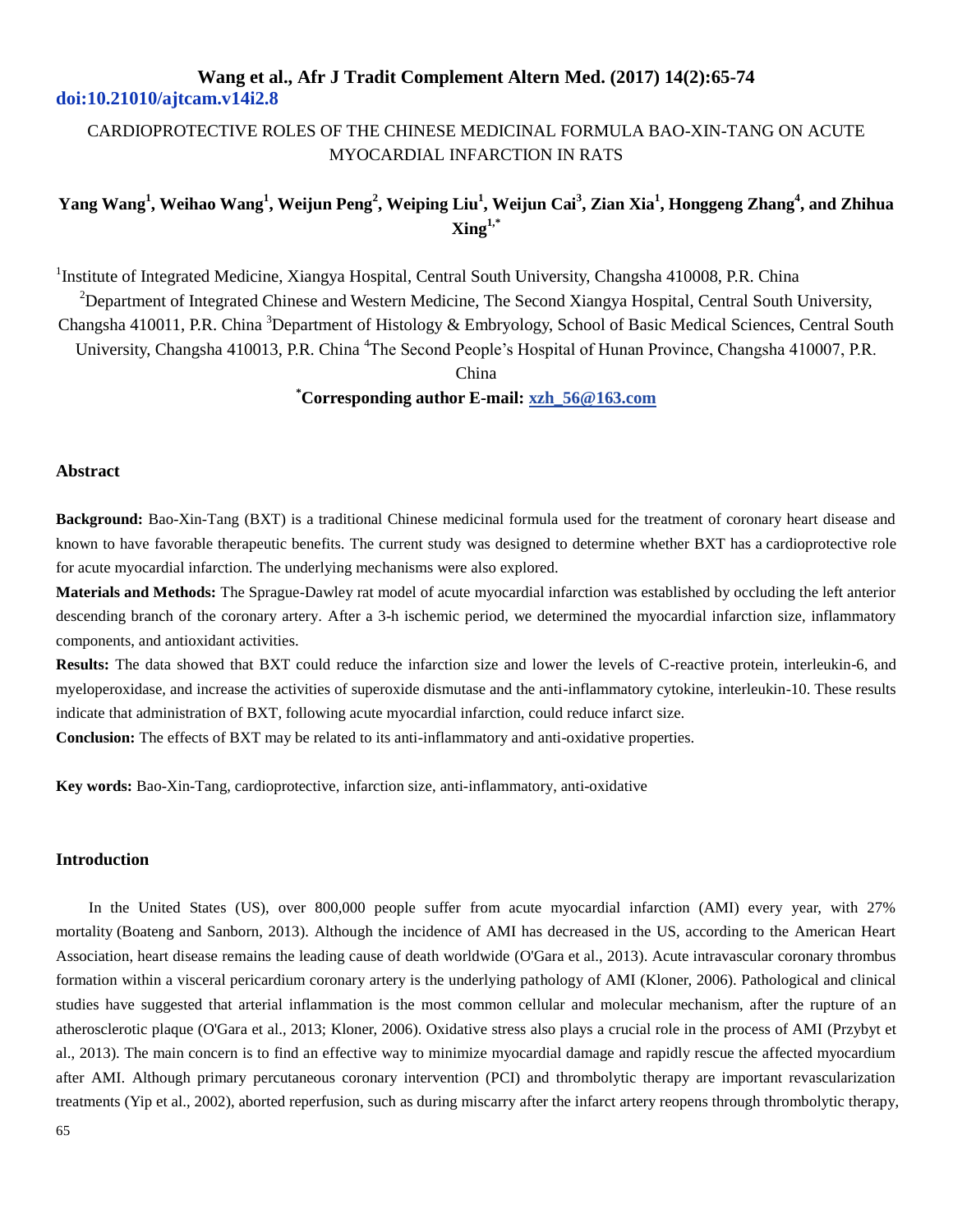or during a lack of coronary reflow when undergoing primary PCI, have always been areas of concern to the clinician (Reffelmann and Kloner, 2002).

 Chinese herbal medicines, widely utilized for thousands of years in China and other Asian countries (Ou et al., 2003), have recently received more attention because they target multiple pathways and regulatory mechanisms. Modern pharmacological studies have shown that a number of traditional Chinese herbs and herbal extracts prevent or slow the progression of cardiovascular disease through their anti-inflammatory and antioxidant functions (Shang et al., 2013; Wu et al., 2007; Li et al., 2011). For example, to treat AMI, Suxiao Jiuxin Pill and Compound Danshen dropping is effective in clinical practices and is used by the majority of AMI patients (Li et al., 2011; Luo et al., 2013).

 Bao-Xin-Tang (BXT), a traditional Chinese medicinal formula, is mainly used in the field of coronary heart disease (CHD) and has good curative effects. BXT contains numerous plant extracts (see Materials and methods) of Codonopsis pilosula (dangshen), Astragalus (huangqi), Atractylodes macrocephala (baizhu), Wolfiporia extensa (fulin), Fructus crataegi (shanzha), Radix puerariae (gegen), Salvia miltiorrhizae (danshen), peach seed (taoren), Ligusticum wallichii (chuanxiong), and Carthamus tinctorius (honghua). In the traditional Chinese medicine theory, it improves the movement of Qi in body, and promotes blood circulation to protect cardiac muscle in patients with myocardial infarction (Zhang et al., 2006). Moreover, our previous studies have confirmed that BXT is exact effective to cure coronary heart disease with stable anginapectoris by elevate the Nitric Oxide (NO) level in the patients. Some studies suggest it also can promote the collateralization in ischemic zone, and enhances the recovery of heart functions through the improvement of endothelial functions, by elevating plasma vascular endothelial growth factor (VEGF) and basic fibroblast growth factor (bFGF) levels (Zhang et al., 2006; Xing et al., 2003; Xing et al., 2006; Peng et al., 2011). In BXT, Codonopsis pilosula and Astragalus are the principal drugs of this decoction.

 However, although BXT shows strong cardioprotection from coronary heart disease and angina pectoris, in this case, it is the first time to evaluate whether acute oral BXT could improve the prognosis of AMI rats. If so, we would then investigate the anti-inflammatory and anti-oxidant mechanisms involved.

## **Materials and Methods Preparation of BXT**

BXT consists of 10 herbal components, including 15g of Codonopsis pilosula, 15g of Astragalus, 10g of Atractylodes macrocephala, 10g of Wolfiporia extensa, 15g of Fructus crataegi, 15g of Radix puerariae, 15g of Salviae miltiorrhizae, 12g of peach seed, 10g of Ligusticum wallichii, and 5g of Carthamus tinctorius, purchased from Xiangya Hospital of TCM Pharmacy (Changsha, China). All herbal ingredients were obtained from optimal sources to ensure the consistency of the chemical components of traditional Chinese medicine, with GAP grade, and the extracted drugs were in agreement with the requirements of the Chinese Pharmacopeoia (2000 edition). Sample specimens were preserved (No. 140927). The BXT mixture was dissolved in distilled water for 30 min. After soaking, the mixture was boiled for 30 min, twice. The mixture was then filtered through gauze, and vacuum lyophilized to collect the dry powder. Distilled water was used to dissolve the final product to a concentration of 2.5  $g/mL$  (dry weighting).

#### **Experimental protocol**

 This research project was reviewed and approved by the Ethics Committee of the Center for Scientific Research with Animal Models at the Central South University [Certificate of Conformity:2014-09-1].

The Experimental Animal Center of Central South University (Hunan, Changsha, China) provided 24 male Sprague-Dawley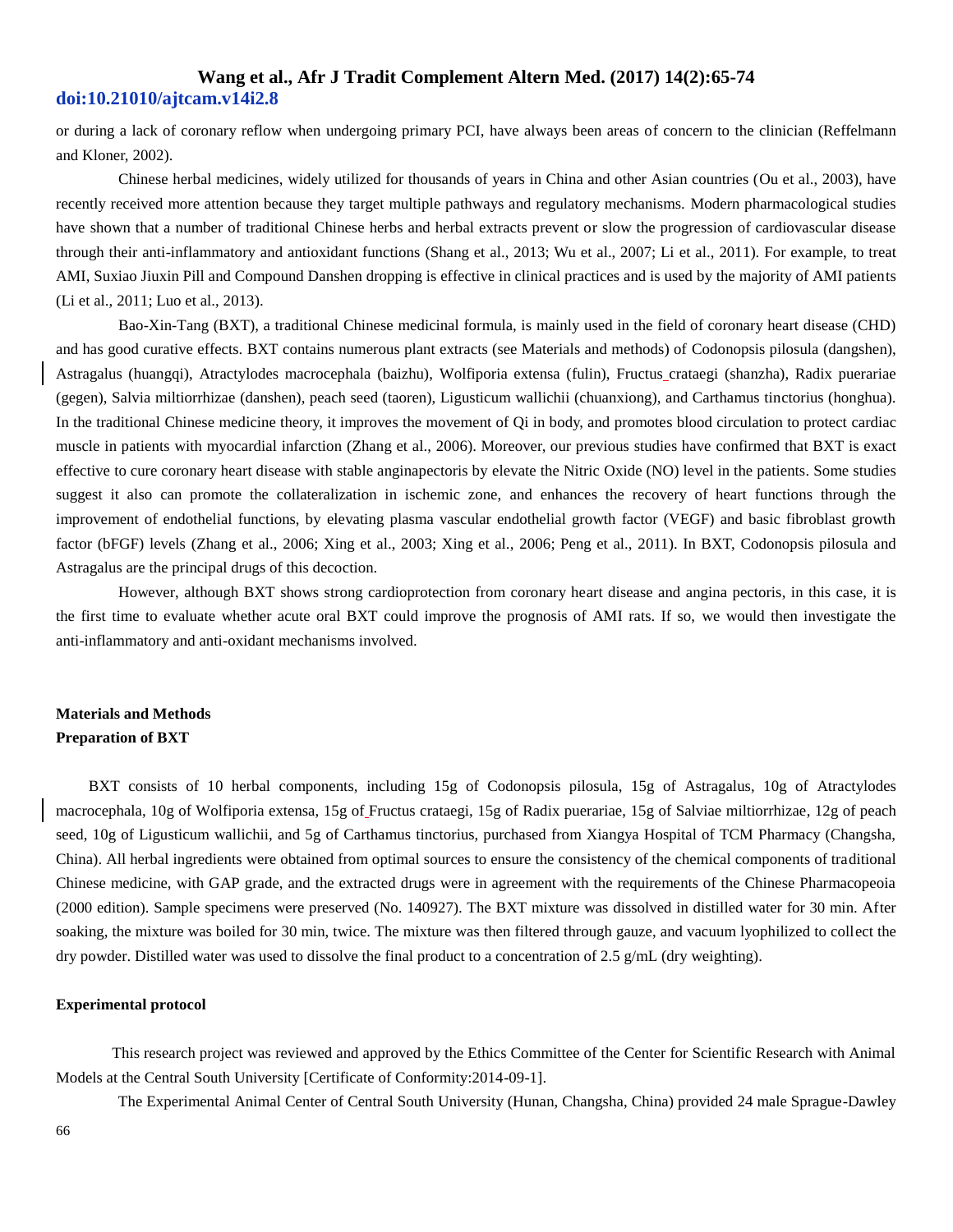rats (180–220 g body weight). Rats were housed in polyethylene cages, three per cage, and food and water were provided *ad libitum*. Rats were housed under standard conditions at 22°C, with relative humidity at 40%–60% and a 12 h light/dark cycle. Before any experiment, rats were allowed a 1-week acclimatization period.

 All rats were randomly divided into four groups as follows: i) sham operation group (sham MI; rats in this group had sutures passing around the left main coronary artery without ligations); ii) vehicle control group [MI + vehicle; rats were treated with vehicle (0.9% NaCl, 20 mL/kg)]; iii) lower dosage BXT group (MI + BXT; at 30 min before myocardial ischemia, rats were orally administered BXT extract at 12 g/kg); and, iv) higher dose BXT group (MI + BXT; at 30 min before myocardial ischemia, rats were orally administered BXT extract at 36 g/kg). The drug dose given to the rats was based on the following principles. The lower dose of BXT given to rat model was 12 g/kg, which is approximately 6.7 times that used by humans. This dose has been previously reported (PINKEL et al., 2011). BXT in the high dose group was 36  $g/kg$ , which is 3 times of lower dose, without obvious side effects.

#### **Acute myocardial infarction rat model preparation**

 We performed the surgical operations as previously described (Qin et al., 2009). The recommended dose of pentobarbital for intraperitoneal injection was 36 mg/kg. Intubation was through a tracheotomy, and ventilation used a DHX-500B small animal ventilator  $[RR = 60$  beats per minute (bpm),  $V_T = 2-3$  mL/100 g, I:E = 1:2]. Electrodes were inserted subcutaneously to record the electrocardiogram (ECG) of the rat throughout the entire experiment (RM6240BD; Extension Equipment Co., Shanghai, China). The chest was opened by means of a left thoracotomy, and the heart was exposed through the use of a retractor and forceps. A 3-0 suture was used to ligate the left anterior descending coronary artery. Typical arrhythmia from AMI was successfully established using this rat model. The heart was immediately returned to its anatomical location, and a sternum incision was done with final skin suturing. After 3 h of ischemia, the heart was quickly removed, and the myocardial tissue was processed as follows.

#### **Measurement of infarct size**

 The infarct size was measured as previously described (Yu et al., 2013). The heart was quickly removed at 3 h after occlusion of the left anterior descending coronary artery (LAD). Samples were frozen at −20°C, then the left ventricles were sectioned into 2-mm thick sections from the apex to the coronary sulcus. Infarct size was determined using 1% triphenyl tetrazolium chloride (TTC) staining (Nanjing Jiancheng Bioengineering Institute, Nanjing, Jiangsu, China) at 37°C for 30 min. The normal cardiac tissue was bright red while the ischemic myocardium appeared pale. Image-Pro Plus 6.0 software (Media Cybernetics, Inc., Rockville, MD, USA) was to measure the size of the infarct area.

#### **Inflammatory factor assays**

An enzyme-linked immunosorbent assay (ELISA) was used to measure the serum levels of C-reactive protein (CRP), interleukin-6 (IL-6), and interleukin-10 (IL-10). Each kit was provided by Weier Research (Hunan Province, China). After 3 h of acute myocardial ischemia, a serum separator tube was used for 30 min on all clotted blood samples. Whole blood was separated from serum at 1,000 rpm, according to the manufacturer's instructions, and 100 μL of standard blank or serum sample were incubated for 2 h at 37°C, with detection reagent A (100 μL) added to each well, then incubated for 1 h at 37°C. Samples were washed with buffer, then 100 μL of detection reagent B was added to each well, and further incubated for 1 h at 37°C, with rinsing, once. After the addition of 90 μL of substrate solution, followed by incubation for 20 min, 50 μL of stop solution was added at room temperature. Microplate spectrophotometry was used to detect the optical density of each well (BioTek, Winooski, VT, USA). The final results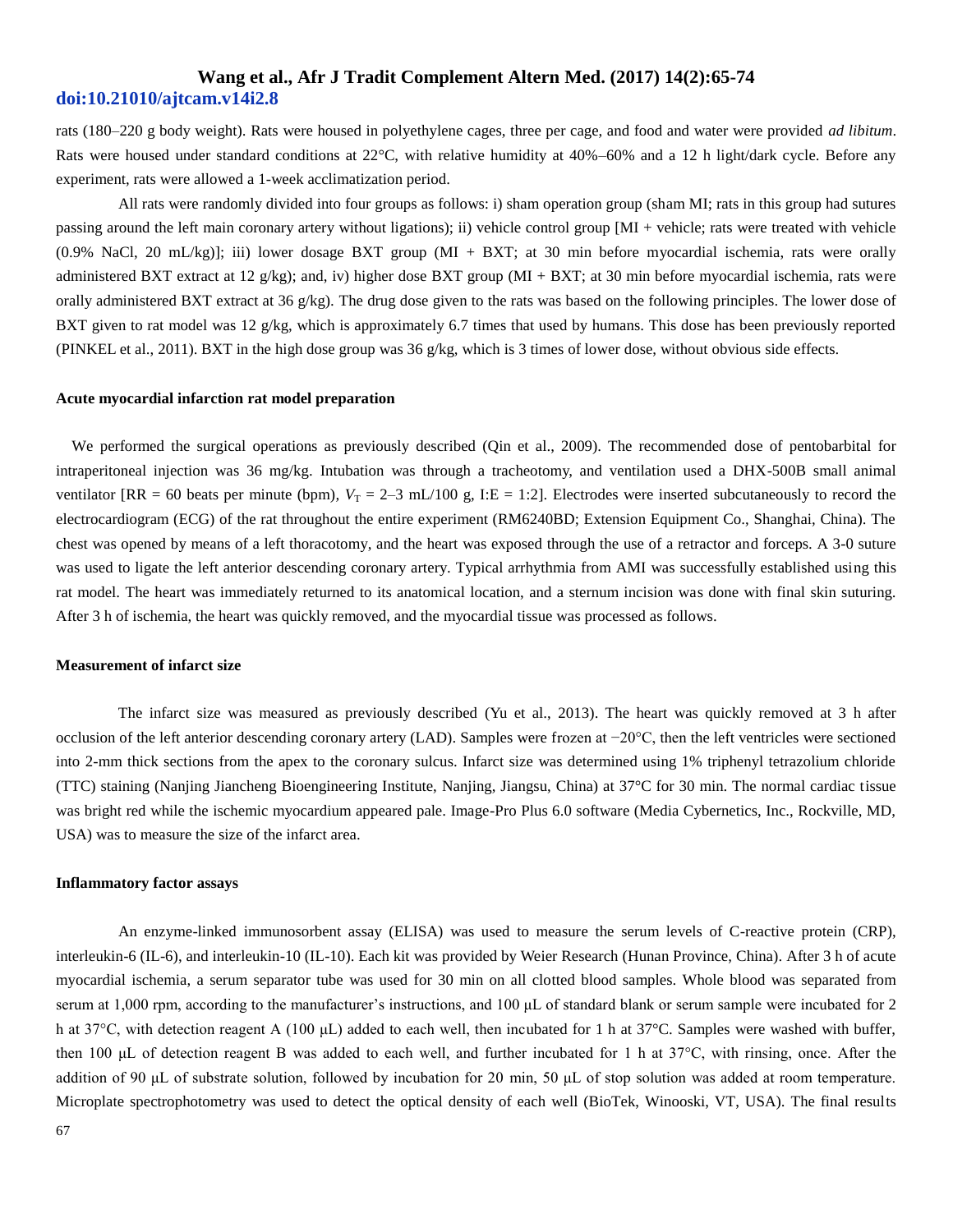were determined from a standard curve.

### **Antioxidant assays**

 Blood samples were collected from the abdominal aorta to measure the activities of superoxide dismutase (SOD) and myeloperoxidase (MPO) activities. Whole blood was separated for 10 min at 3,000 rpm, and blood samples were then used to measure levels of SOD and MPO using diagnostic kits, following the manufacturer's instructions (Huamei, Wuhan, China).

#### **Statistical analysis**

All data were expressed as mean  $\pm$  standard deviation (SD) for 6 rats in each group. Experimental results were analyzed using one-way ANOVA followed by least significant difference (LSD) tests for individual comparisons between group means, while the Tamhane *t*-test method was used when the variance was arrhythmic. All data were analyzed using Social Science (SPSS) 17.0 software (Armonk, New York, USA). A value of P < 0.05 was considered statistically significant.

### **Results Effects of BXT on myocardial infarct size**

As shown in **Figure. 1**, we measured the myocardial infarct size to determine the protective effects of BXT on the acute myocardial infarction range in experimental rats. Interestingly, in the vehicle-treated group the myocardial infarct was  $53.37 \pm 2.30\%$ . After oral treatment with BXT at doses of 12 and 36 g/kg, the myocardial infarct area was significantly smaller compared with the vehicle-treated group, respectively (MI+12 g/kg, 31.96 ± 1.70%; MI+36 g/kg, 23.24 ± 1.33%; P < 0.01).



**Figure 1:** Effects of BXT on myocardial infarct size (Mean  $\pm$  SD, n = 6). \*\*  $P < 0.01$  vs. vehicle-treated group.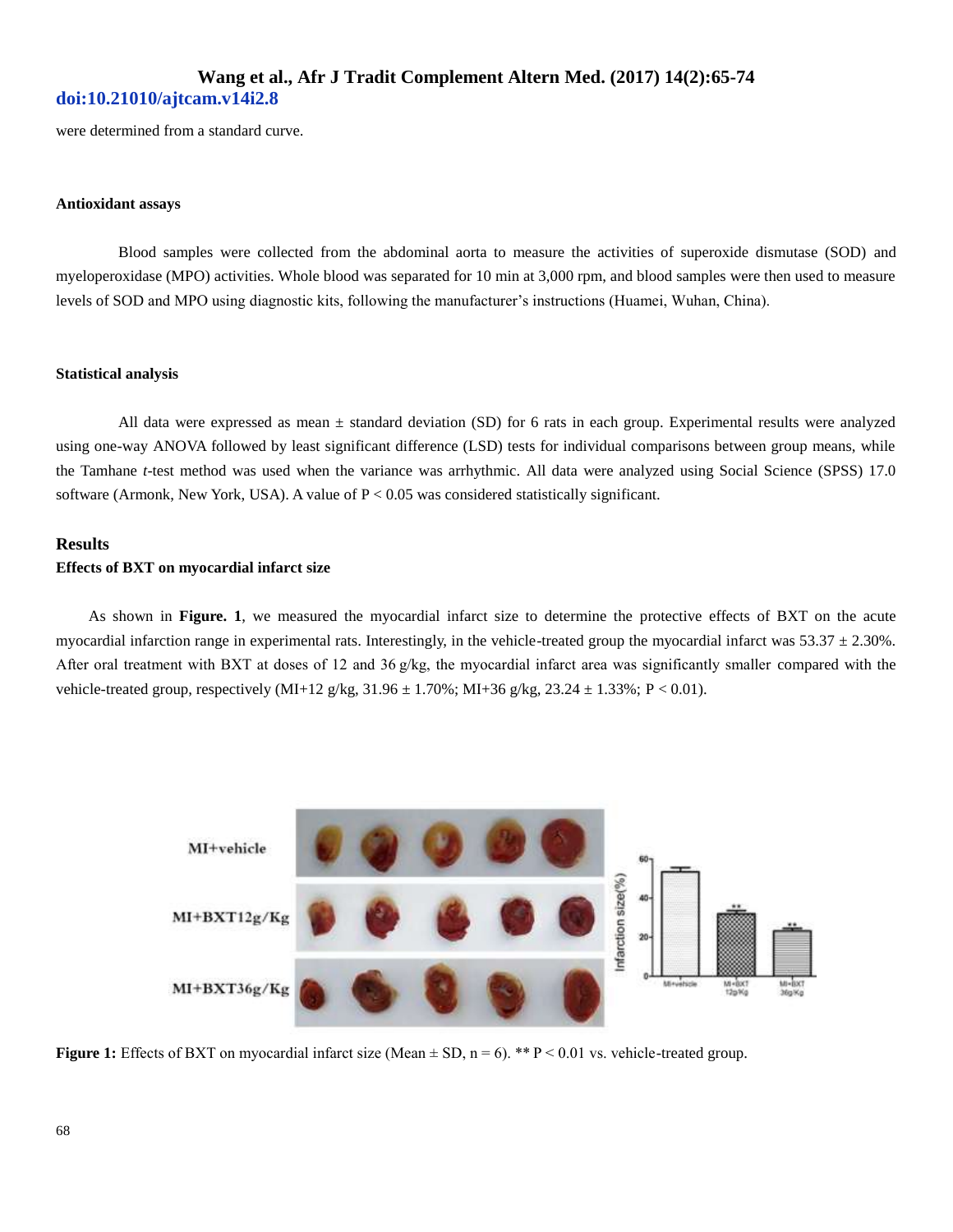### **Effects of BXT on the serum levels of CRP, IL-6, and IL-10**

We determined the serum levels of CRP, IL-6, and IL-10 to confirm if BXT reduced the inflammatory response. As shown in **Figure. 2A–C**, the serum levels of CRP and IL-6 in the BXT-treated group were reduced compared to the vehicle-treated group (P < 0.05). The serum levels of IL-10 in the BXT (36 g/kg)-treated group were significantly increased compared to the vehicle-treated group (P < 0.05). However, there was no significant difference between the 12 g/kg BXT dose and the vehicle-treated groups (P > 0.05).



Figure 2: Effects of BXT on the concentrations of circulating inflammatory markers, C-reactive protein (CRP), serum interleukin-6 (IL-6), and interleukin-10 (IL-10) in the sham MI group (n = 6), the MI + vehicle group (orally administered vehicle, n = 6), the MI + BXT (orally administered BXT extract at 12 g/kg; n = 6), and the MI + BXT group (orally administered BXT extract at 36 g/kg; n = 6). (A) Serum CRP levels; (B) serum IL-6 levels; (C) serum IL-10 levels. \*P < 0.05 and \*\*P < 0.01 vs. the vehicle-treated group. MI, myocardial infarction; BXT, Bao-Xin-Tang.

#### **Antioxidant assays**

 In the BXT-treated groups, the serum SOD levels were significantly increased (P < 0.01 or 0.05; **Figure. 3A**), while the levels of serum MPO were decreased compared to the vehicle-treated groups (P < 0.01; **Figure. 3B**). In addition, there were no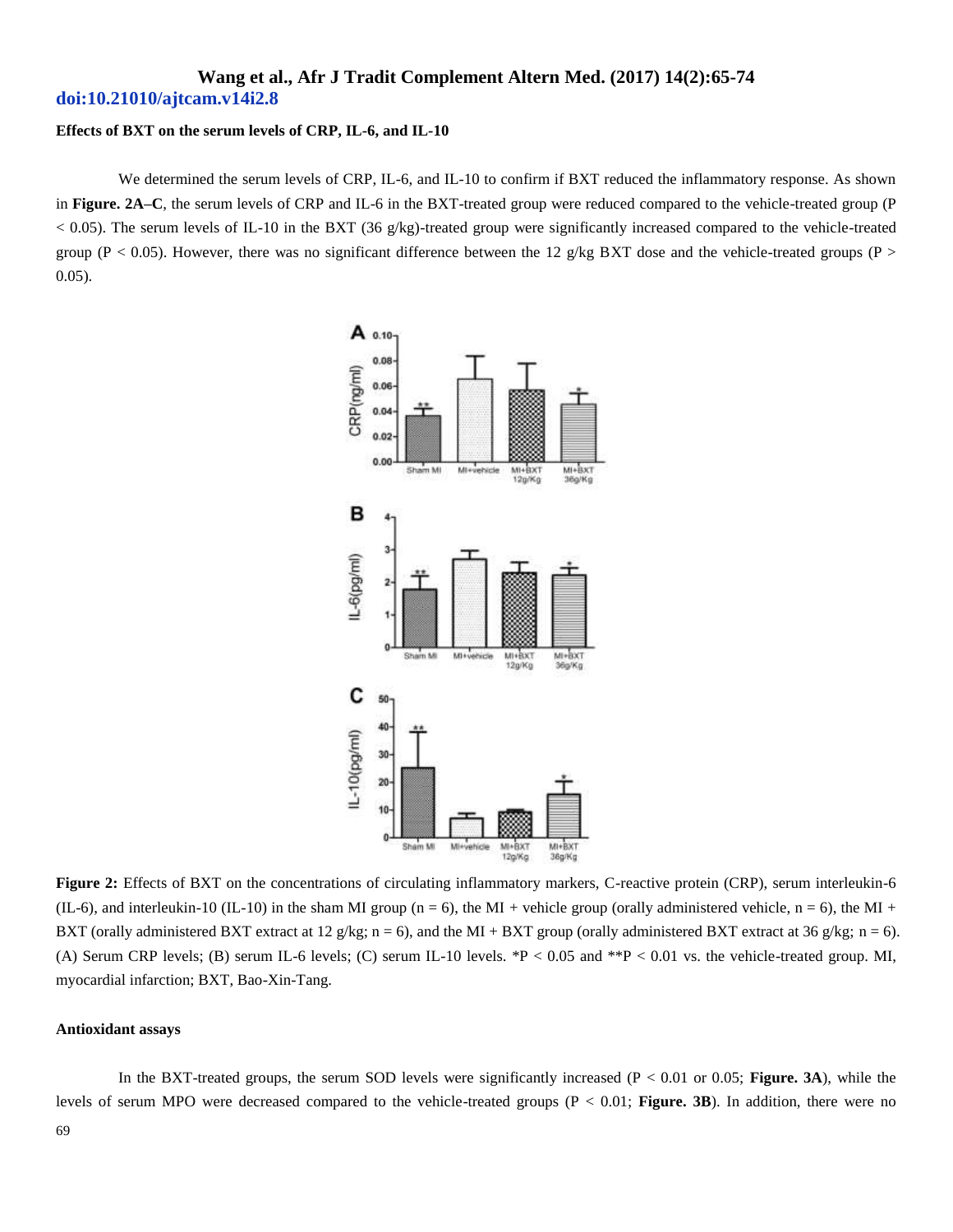significant differences between the 12 g/kg BXT-treated group and the 36 g/kg BXT-treated group in the serum levels of SOD and MPO (all  $P > 0.05$ ).



**Figure 3:** Antioxidant assay and BXT effects. (A) Superoxide dismutase (SOD); (B) myeloperoxidase (MPO). Sham MI group (n = 6), MI + vehicle group (orally administered vehicle,  $n = 6$ ), MI + BXT (orally administered BXT extract at 12 g/kg;  $n = 6$ ), and MI + BXT (orally administered BXT extract at 36 g/kg; n = 6). Serum levels of SOD and MPO were determined by ELISA. \*P < 0.05 and  $*P < 0.01$  vs. the vehicle-treated group.

### **Discussion and Conclusion**

 The results of this study confirm that: (Boateng and Sanborn, 2013) BXT significantly reduced infarct size compared with the vehicle-treated group, (O'Gara et al., 2013) myocardial infarction in rats pre-treated with BXT led to a sharp decrease of CRP as well as IL-6, and enhanced anti-inflammatory cytokine IL-10 activities, and (Kloner 2006) BXT markedly ameliorated oxidative stress (MPO), and enhanced the activity of SOD in acute myocardial infarct rat models. These findings support the hypothesis that BXT protects rat hearts from acute cardiac injury and may mediate the cardioprotection via inhibiting inflammatory and oxidative damage.

 BXT effectively reduced myocardial infarct size in AMI. Infarct size is an important indicator of the effectiveness of cardiovascular drugs in the treatment of CVD (Maulik et al., 1999). For this reason, reduction of infarction size should be considered a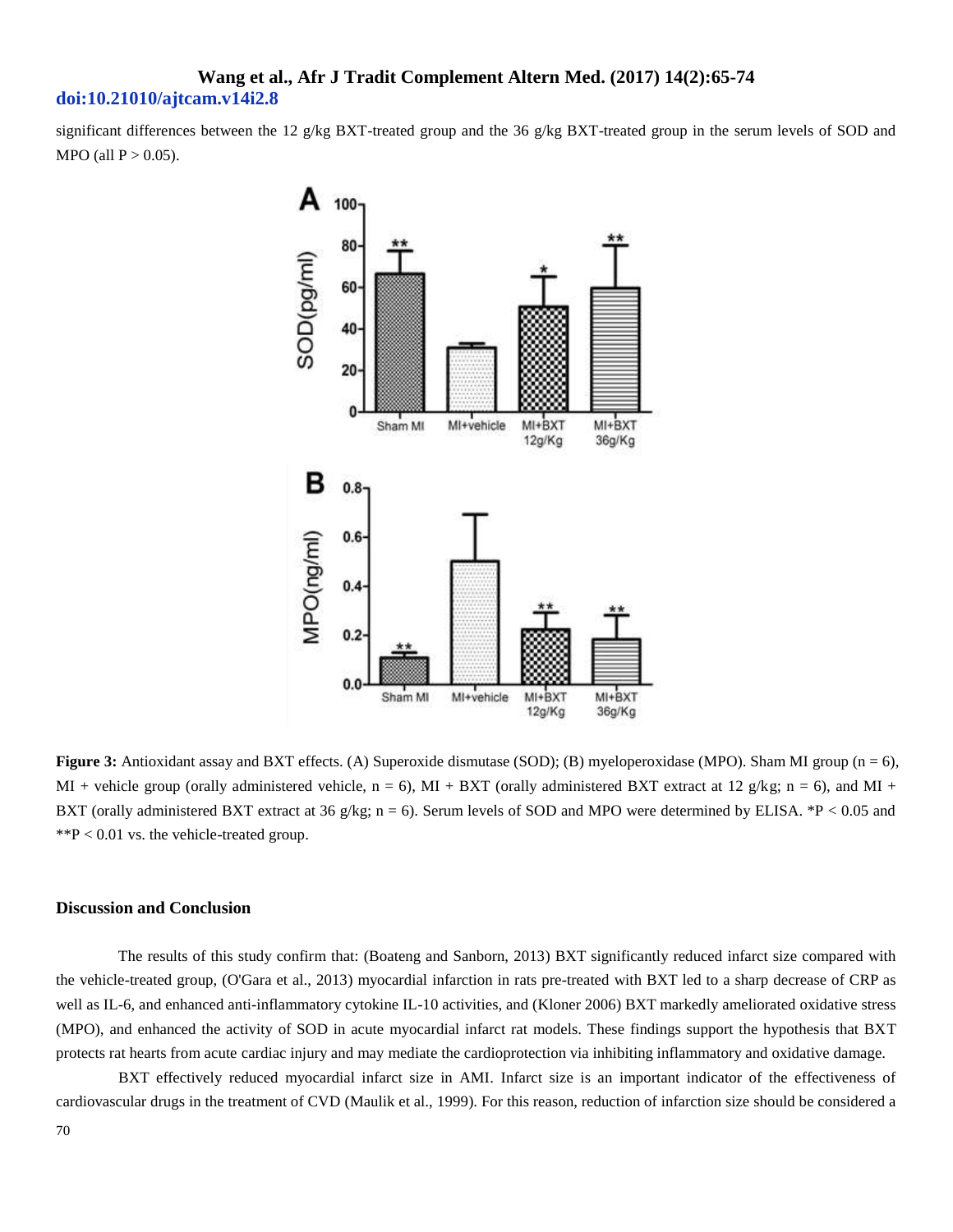principal therapeutic goal (Ferreira, 2010).

 In AMI, the inflammatory response plays a critical role (Frangogiannis et al., 2002), through the secretion of inflammatory cytokines, and inflammatory cells that aggregate and infiltrate during the inflammatory process (Speyer and Ward, 2011). Atherosclerosis is a serious inflammatory disease of the blood vessels, and inflammatory processes participate during the entire period of atherosclerosis (Li, 2005), causing the delay of coronary reflow, coronary microvascular endothelial dysfunction, and vascular restenosis (Li, 2004; Li et al., 2007). Oxidative stress and inflammatory pathways correlate with the development of atherosclerotic cardiovascular diseases (Nabel and Shurin, 2007). The levels of IL-6 and CRP are biomarkers for systemic inflammation and are positively associated with CHD risk (Ridker et al.,2000). CRP is an acute-phase protein generated by liver cells and synthesized in the course of tissue damage or infection (Agrawal et al., 2010; Du Clos, 2013; Di Napoli et al.,2011). Studies have shown that both CRP and components of the activated complement system are deposited and colocalized in myocardial infarcts, and further shows that complement activation is due to the presence of CRP (Pegues et al., 2013). CRP has been shown to exacerbate left ventricular dysfunction and promote adverse left ventricular remodeling after myocardial infarction. It may promote inflammation and thrombosis via directly interacting with atherosclerotic vessels or ischemic myocardium, thus stimulating the complement system (Ridker et al.,2000; Ridker, 2003). IL-6 is a pro-inflammatory cytokine that stimulates hepatic production of CRP as an acute-phase protein, modulates cell adhesion, and promotes coagulation of platelets. It also is a mediator of host responses to infection and inflammation and is an early marker of the acute-phase response (ARP) to infection or organ damage (Schieffer et al., 2000). IL-10 is an essential anti-inflammatory cytokine secreted by immune cells. It is a powerful Th1 cytokine inhibitor, for both interferon-gamma (IFN-γ) and IL-2 (Lalani et al., 1997; Howard and O'Garra, 1992; Opal et al., 1998). In the present study, BXT was linked with the augmentation of the anti-inflammatory cytokine IL-10 in rats with AMI. However, in the BXT-treated groups, the serum level of pro-inflammatory markers IL-6 and CRP were reduced compared to the vehicle-treated groups. Hence, BXT possesses anti-inflammatory properties, to protect against the cardiomyocyte damage of AMI.

 There are numerous studies describing the effects of myocardial infarction. Data show that heart failure follows myocardial infarction, by altering the oxidative condition and decreasing myocardial antioxidant ability (Hill and Singal 1996). Oxidative stress is often caused by an imbalance between reactive oxygen species (ROS) and the defense system against antioxidants (Steinberg, 1997; Stocker and Keaney, 2004; Quinn et al., 1987). Free radicals and ROS are the basis for many diseases and play a harmful role in cardiac function. Experimental and clinical trials have demonstrated that ROS, such as superoxide, hydrogen peroxide, and hydrogen radicals, are detected in the myocardium of failing hearts of rats (Rajadurai and Stanely, 2006). Lipid peroxidation is a biomarker of oxidative stress, and it participates in the injury mechanism of cells. Increased lipid peroxidation, derived from oxidative stress, alters the cellular balance between pro-oxidants and antioxidants (Kumari and Menon, 1987 ). Superoxide can remove lipid peroxides by regulating the balance between oxidation and anti-oxidation reactions, thus preventing the formation of atherosclerosis (Halliwell, 1994; Kiruthiga et al., 2007). Myeloperoxidase (MPO) is a heme protein, which is secreted by activated human leukocytes. It promotes lipid peroxidation *in vitro* through the production of reactive intermediates, and MPO is a major source of oxidation during stress-induced inflammation (Zhang et al., 2002). The activities of SOD and MPO show a close relationship with cardiac muscle injury. Our results suggest that SOD activity in the treatment group was increased, and MPO levels were significantly decreased when compared with the vehicle-treated group. Because BXT increases the oxygen free radical scavenging system in cells, reduces free radical production, and decreases lipid peroxidation product formation, the damage from myocardial oxygen free radicals and myocardial ischemia injury is reduced. In summary, the BXT cardioprotective mechanism is still not fully understand because BXT is a complex mixture of herbs, and the role of each individual component has not been determined. Consequently, additional studies are necessary to identify and characterize the actions of the individual components of BXT. The current study demonstrates that Bao-Xin-Tang (BXT) ameliorates AMI and alleviates myocardial cell injury. The cardioprotective profile of BXT shows potent anti-inflammatory and anti-oxidative properties. Oral BXT may be a possible therapeutic agent for acute myocardial infarction.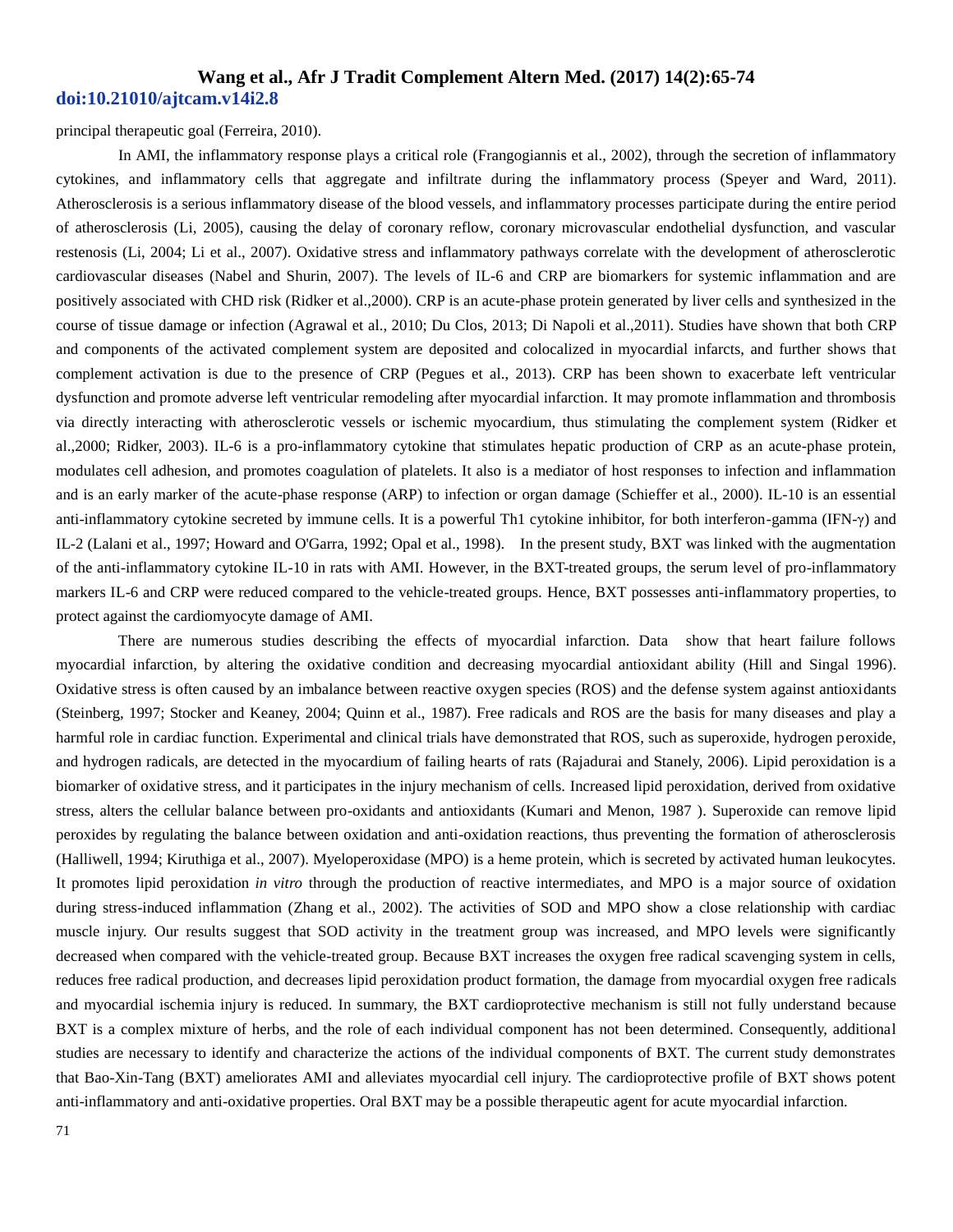# **Wang et al., Afr J Tradit Complement Altern Med. (2017) 14(2):65-74**

## **doi:10.21010/ajtcam.v14i2.8**

### **Acknowledgments**

The research was supported by the Science and Technology Project of Changsha City of China (Grant No. K1205018-31)

### **References**

- 1. Agrawal A, Hammond DJ, Singh SK. (2010). Atherosclerosis-related functions of C-reactive protein. Cardiovasc Hematol Disord Drug Targets, **10(4)**: 235-240.
- 2. Boateng S, Sanborn T. (2013). Acute myocardial infarction. Dis Mon, **59(3)**: 83-96.
- 3. Di Napoli M, Elkind MS, Godoy DA, Singh P, Papa F, Popa-Wagner A. (2011). Role of C-reactive protein in cerebrovascular disease: a critical review. Expert Rev CardiovascTher, **9(12)**: 1565-1584.
- 4. Du Clos TW. (2013). Pentraxins: structure, function, and role in inflammation. ISRN Inflamm, **2013**: 379040.
- 5. Ferreira R. (2010). The reduction of infarct size--forty years of research--second of two parts. Rev Port Cardiol, **29(7-8)**: 1219-1244.
- 6. Frangogiannis NG, Smith CW, Entman ML. (2002). The inflammatory response in myocardial infarction. Cardiovasc Res, **53(1)**: 31-47.
- 7. Halliwell B. (1994). Free radicals, antioxidants, and human disease: curiosity, cause, or consequence? Lancet, **344(8924)**: 721-724.
- 8. Hill MF, Singal PK. (1996). Antioxidant and oxidative stress changes during heart failure subsequent to myocardial infarction in rats. Am J Pathol, **148(1)**: 291-300.
- 9. Howard M, O'Garra A. (1992). Biological properties of interleukin 10. Immunol Today, **13(6)**: 198-200.
- 10. Kiruthiga PV, Shafreen RB, Pandian SK, Arun S, Govindu S, Devi KP. (2007). Protective effect of silymarin on erythrocyte haemolysate against benzo(a)pyrene and exogenous reactive oxygen species (H2O2) induced oxidative stress. Chemosphere, **68(8)**: 1511-1518.
- 11. Kloner RA. (2006). Natural and unnatural triggers of myocardial infarction. ProgCardiovasc Dis, **48(4)**: 285-300.
- 12. Kumari SS, Menon VP. (1987). Changes in levels of lipid peroxides and activities of superoxide dismutase and catalase in isoproterenol induced myocardial infarction in rats. Indian J ExpBiol, **25(6)**: 419-423.
- 13. Lalani I, Bhol K, Ahmed AR. (1997). Interleukin-10: biology, role in inflammation and autoimmunity. Ann Allergy Asthma Immunol, **79(6)**: 469-483.
- 14. Li C, Qu ZQ, Wang SS, Hao XW, Zhang XQ, Guan J, Han F. (2011). Effects of suxiaojiuxin pill (see test) on oxidative stress and inflammatory response in rats with experimental atherosclerosis. J Tradit Chin Med, **31(2)**: 107-111.
- 15. Li JJ. (2005). Inflammation: an important mechanism for different clinical entities of coronary artery diseases. Chin Med J (Engl), **118(21)**: 1817-1826.
- 16. Li JJ, Nie SP, Xu B, Guo YL, Gao Z, Zheng X. (2007). Inflammation in variant angina: is there any evidence? Med Hypotheses, **68(3)**: 635-640.
- 17. Li JJ. (2004). Silent myocardial ischemia may be related to inflammatory response. Med Hypotheses**, 62(2)**: 252-256.
- 18. Luo J, Xu H, Chen K. (2013). Systematic review of compound danshen dropping pill: a chinese patent medicine for acute myocardial infarction. Evid Based Complement Alternat Med, **2013**: 808076.
- 19. Maulik N, Engelman RM, Rousou JA, Flack JE 3rd, Deaton D, Das DK. (1999). Ischemic preconditioning reduces apoptosis by upregulating anti-death gene Bcl-2. Circulation, **100(Suppl 2)**: I369-I375.
- 20. Nabel EG, Shurin SB. (2007). Notes from the Director, National Heart, Lung, and Blood Institute: NHLBI core values and shaping the 2007 budget. Circulation, **116(6)**: 683-684.
- 21. O'Gara PT, Kushner FG, Ascheim DD, et al. (2013). 2013 ACCF/AHA guideline for the management of ST-elevation myocardial infarction: a report of the American College of Cardiology Foundation/American Heart Association Task Force on Practice Guidelines. J Am CollCardiol, **61(4)**: e78-e140.
- 22. Opal SM, Wherry JC, Grint P. (1998). Interleukin-10: potential benefits and possible risks in clinical infectious diseases. Clin Infect Dis, **27(6)**: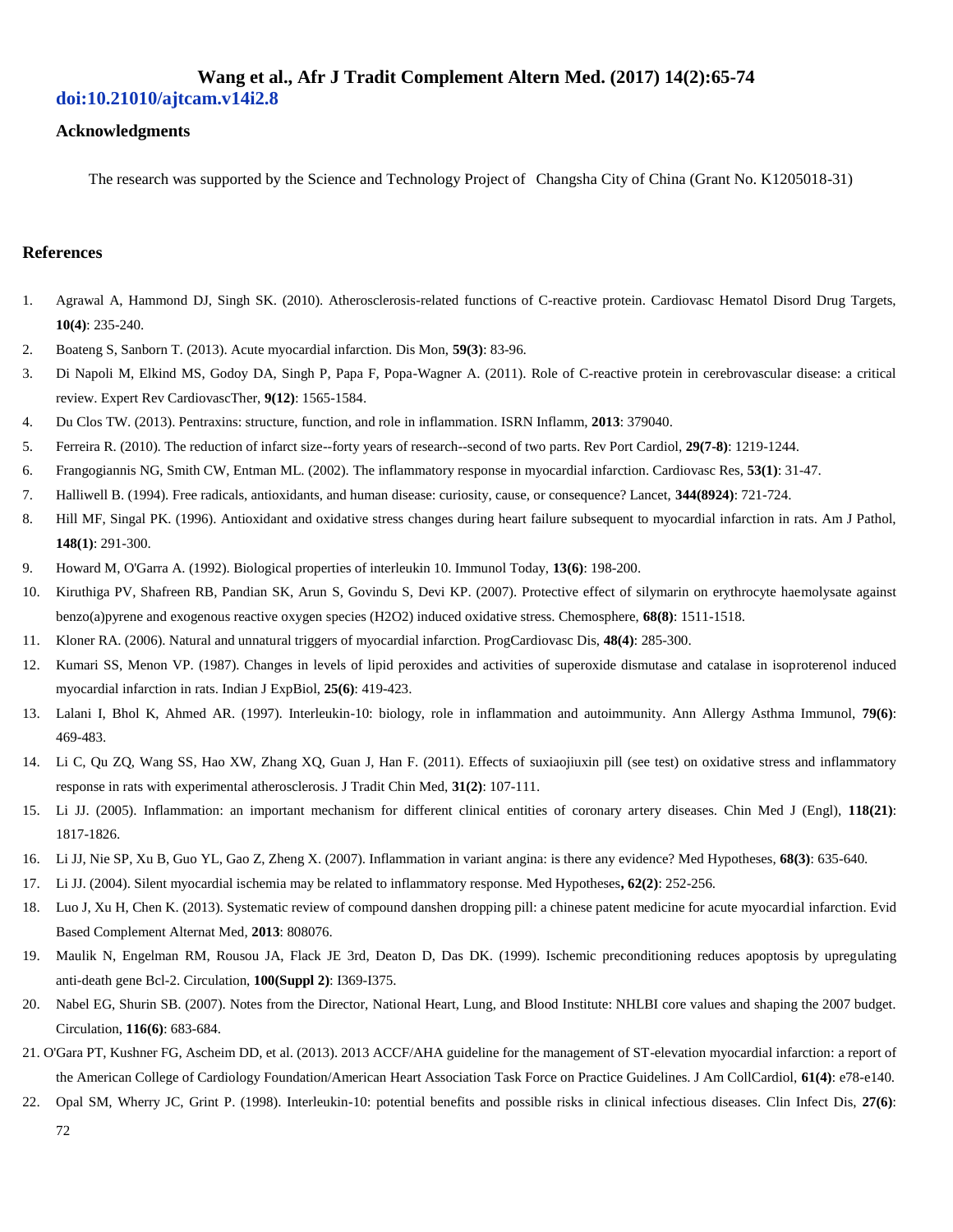1497-1507.

- 23. Ou B, Huang D, Hampsch-Woodill M, Flanagan JA. (2003). When east meets west: the relationship between yin-yang and antioxidation-oxidation. FASEB J, **17(2)**: 127-129.
- 24. Pegues MA, McCrory MA, Zarjou A, Szalai AJ. (2013). C-reactive protein exacerbates renal ischemia-reperfusion injury. Am J Physiol Renal Physiol, **304(11)**: F1358-F1365.
- 25. Peng WJ, Xing ZH, Liao X, Liu WP. (2011). Effect of YiqiHuoxue therapy on serum IL-6, ICAM-1 and TNF-α in patients with stable angina pectoris in qi deficiency and blood stasis. Journal of TCM Univ.of Hunan, **31(07)**: 49-51.
- 26. PINKEL D. (1958). The use of body surface area as a criterion of drug dosage in cancer chemotherapy. Cancer Res, **18(7)**: 853-856.
- 27. Przybyt E, Krenning G, Brinker MG, Harmsen MC. (2013). Adipose stromal cells primed with hypoxia and inflammation enhance cardiomyocyte proliferation rate in vitro through STAT3 and Erk1/2. J Transl Med, **11**: 39.
- 28. Qin F, Liu YX, Zhao HW, Huang X Ren P Zhu ZY. (2009). Chinese medicinal formula Guan-Xin-Er-Hao protects the heart against oxidative stress induced by acute ischemic myocardial injury in rats. Phytomedicine, **16(2-3)**: 215-221.
- 29. Zou, W., Liu X, Yue P, Zhou Z, Sporn MB, Lotan R, Khuri FR, Sun SY. c-Jun NH2-terminal kinase-mediated up-regulation of death receptor 5 contributes to induction of apoptosis by the novel synthetic triterpenoid methyl-2-cyano-3, 12-dioxooleana-1, 9-dien-28-oate in human lung cancer cells. Cancer Res. 64:7570–7578 36.30
- 30. Rajadurai M, Stanely Mainzen Prince P. (2006). Preventive effect of naringin on lipid peroxides and antioxidants in isoproterenol-induced cardiotoxicity in Wistar rats: biochemical and histopathological evidences. Toxicology, **228(2-3)**: 259-268.
- 31. Reffelmann T, Kloner RA. (2002). The "no-reflow" phenomenon: basic science and clinical correlates. Heart, **87(2)**: 162-168.
- 32. Ridker PM. (2003). Clinical application of C-reactive protein for cardiovascular disease detection and prevention. Circulation, **107(3)**: 363-369.
- 33. Ridker PM, Hennekens CH, Buring JE, Rifai N. (2000). C-reactive protein and other markers of inflammation in the prediction of cardiovascular disease in women. N Engl J Med, **342(12)**: 836-843.
- 34. Ridker PM, Rifai N, Stampfer MJ, Hennkens CH. (2000). Plasma concentration of interleukin-6 and the risk of future myocardial infarction among apparently healthy men. Circulation, **101(15)**: 1767-1772.
- 35. Schieffer B, Schieffer E, Hilfiker-Kleiner D, Hilfiker A, Kovanen PT, Kaartinen M, Nussberger J, Harringer W, Drexler H. (2000). Expression of angiotensin II and interleukin 6 in human coronary atherosclerotic plaques: potential implications for inflammation and plaque instability. Circulation, **101(12)**: 1372-1378.
- 36. Shang Q, Wang H, Li S, Xu H. (2013). The Effect of Sodium Tanshinone IIA Sulfate and Simvastatin on Elevated Serum Levels of Inflammatory Markers in Patients with Coronary Heart Disease: A Study Protocol for a Randomized Controlled Trial. Evid Based Complement Alternat Med, **2013**: 756519.
- 37. Speyer CL, Ward PA. (2011). Role of endothelial chemokines and their receptors during inflammation. J Invest Surg, **24(1)**: 18-27.
- 38. Steinberg D. (1997). Low density lipoprotein oxidation and its pathobiological significance. J BiolChem, **272(34)**: 20963-20966.
- 39. Stocker R, Keaney JF Jr. (2004). Role of oxidative modifications in atherosclerosis. Physiol Rev, **84(4)**: 1381-1478.
- 40. Wu L, Qiao H, Li Y, Li L. (2007). Protective roles of puerarin and Danshensu on acute ischemic myocardial injury in rats. Phytomedicine, **14(10)**: 652-658.
- 41. Xing ZH, Lin ZZ. (2003). Effect of Baoxin Decoction on Plasma Nitric Oxide in Patients of Coronary Heart Disease with Angina Pectoris. Chinese Journal of Rehabilitation, **18(02)**: 81-82.
- 42. Xing ZH, Yi L, Liu WP , Li XL, Zhang ZQ. (2006). Effect of Baoxin Decoction on Plasma Vascular Endothelial Growth Factor and Basic Fibroblast Growth Factor in Patients with Stable Angina Pectoris. Chinese Journal of Rehabilitation, **21(01)**: 21-22.
- 43. Yip HK, Chen MC, Chang HW, Hang CL, Hsieh YK, Fang CY, Wu CJ. (2002). Angiographic morphologic features of infarct-related arteries and timely reperfusion in acute myocardial infarction: predictors of slow-flow and no-reflow phenomenon. Chest, **122(4)**: 1322-1332.
- 44. Yu W, Liu Q, Zhu S. (2013). Carvacrol protects against acute myocardial infarction of rats via anti-oxidative and anti-apoptotic pathways. Biol

73